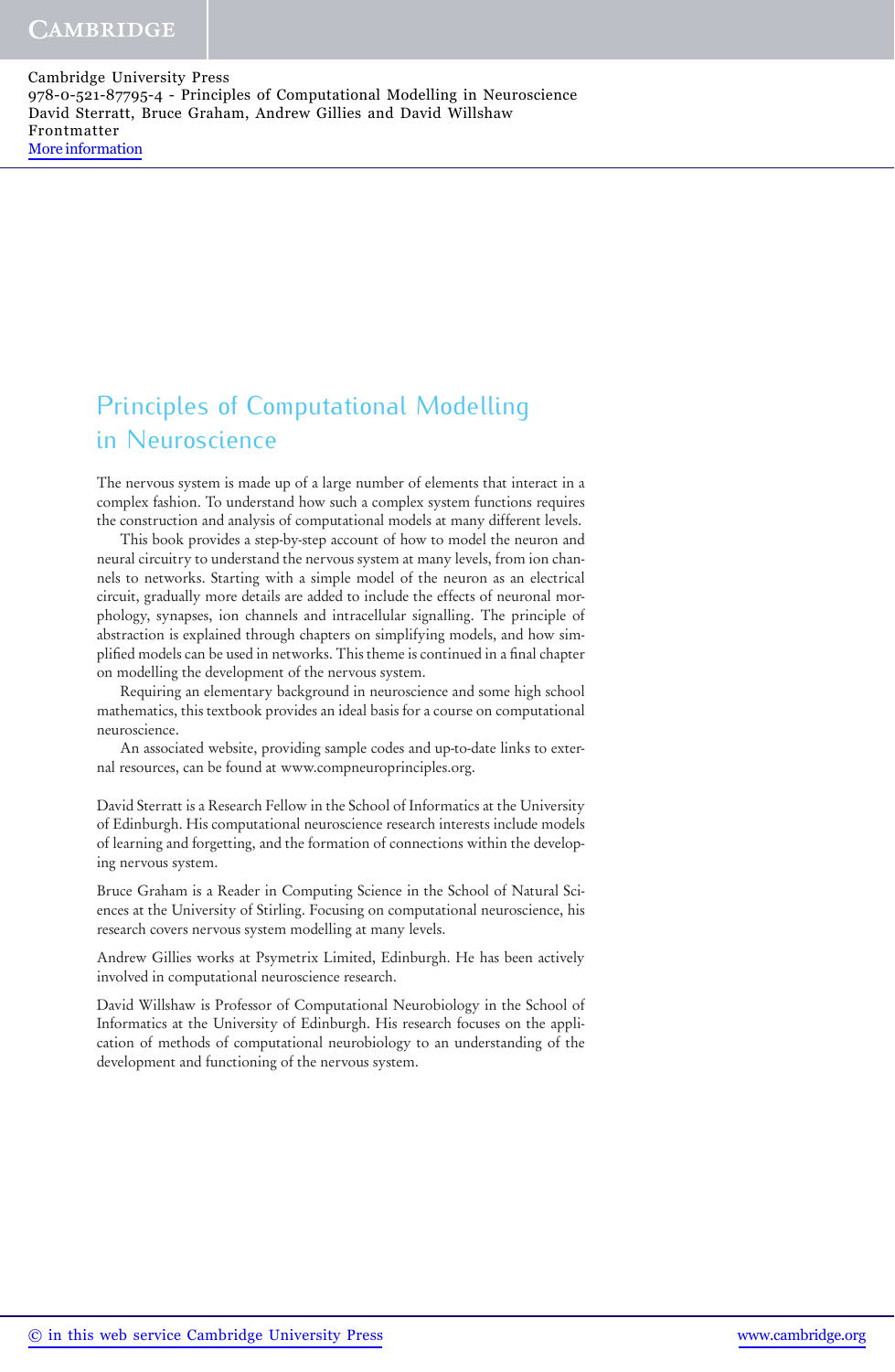# **Principles of Computational Modelling in Neuroscience**

David Sterratt *University of Edinburgh*

Bruce Graham *University of Stirling*

Andrew Gillies *Psymetrix Limited*

David Willshaw *University of Edinburgh*

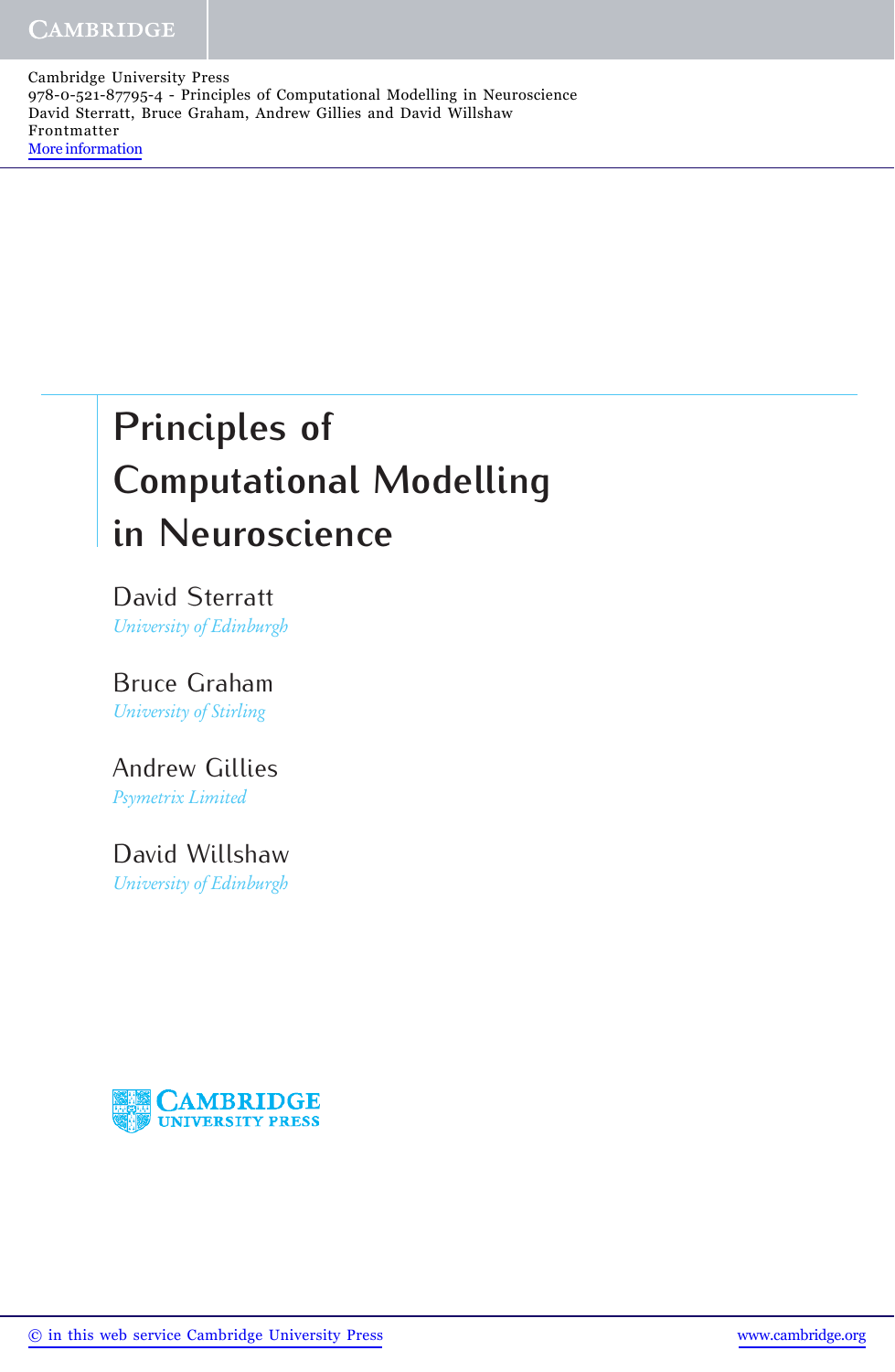> CAMBRIDGE UNIVERSITY PRESS Cambridge, New York, Melbourne, Madrid, Cape Town, Singapore, São Paulo, Delhi, Tokyo, Mexico City

Cambridge University Press The Edinburgh Building, Cambridge CB2 8RU, UK

Published in the United States of America by Cambridge University Press, New York

www.cambridge.org Information on this title: www.cambridge.org/9780521877954

<sup>C</sup> D. Sterratt, B. Graham, A. Gillies and D. Willshaw 2011

This publication is in copyright. Subject to statutory exception and to the provisions of relevant collective licensing agreements, no reproduction of any part may take place without the written permission of Cambridge University Press.

First published 2011

Printed in the United Kingdom at the University Press, Cambridge

*A catalogue record for this publication is available from the British Library*

*Library of Congress Cataloguing in Publication data* Principles of computational modelling in neuroscience / David Sterratt . . . [et al.]. p. cm. Includes bibliographical references and index. ISBN 978-0-521-87795-4 1. Computational neuroscience. I. Sterratt, David, 1973– QP357.5.P75 2011 612.801- 13 – dc22 2011001055

ISBN 978-0-521-87795-4 Hardback

Cambridge University Press has no responsibility for the persistence or accuracy of URLs for external or third-party internet websites referred to in this publication, and does not guarantee that any content on such websites is, or will remain, accurate or appropriate.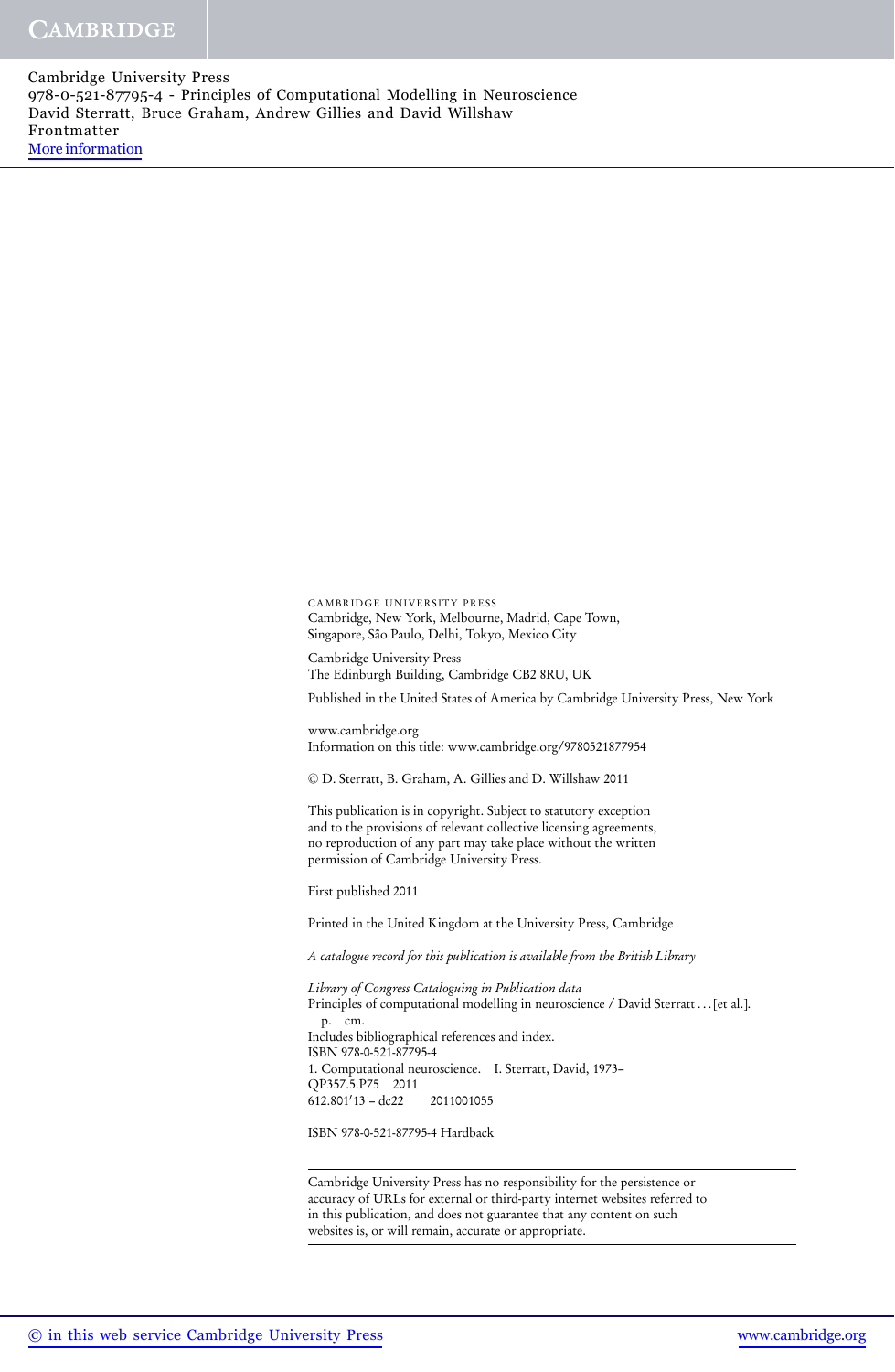### **Contents**

|            | List of abbreviations<br>Preface<br>Acknowledgements     | page viii<br>xii |
|------------|----------------------------------------------------------|------------------|
|            | Chapter 1   Introduction                                 | 1                |
| 1.1<br>1.2 | What is this book about?<br>Overview of the book         | 1<br>9           |
|            | Chapter $2$ The basis of electrical activity in the      |                  |
|            | neuron                                                   | 13               |
| 2.1        | The neuronal membrane                                    | 14               |
| 2.2        | Physical basis of ion movement in neurons                | 16               |
| 2.3        | The resting membrane potential: the Nernst equation      | 22               |
| 2.4        | Membrane ionic currents not at equilibrium: the          |                  |
|            | Goldman-Hodgkin-Katz equations                           | 26               |
| 2.5        | The capacitive current                                   | 30               |
| 2.6        | The equivalent electrical circuit of a patch of membrane | 30               |
| 2.7        | Modelling permeable properties in practice               | 35               |
| 2.8        | The equivalent electrical circuit of a length of passive |                  |
|            | membrane                                                 | 36               |
| 2.9        | The cable equation                                       | 39               |
| 2.10       | Summary                                                  | 45               |
|            | Chapter 3   The Hodgkin-Huxley model of the              |                  |
|            | action potential                                         | 47               |
| 3.1        | The action potential                                     | 47               |
| 3.2        | The development of the model                             | 50               |
| 3.3        | Simulating action potentials                             | 60               |
| 3.4        | The effect of temperature                                | 65               |
| 3.5        | Building models using the Hodgkin-Huxley formalism       | 66               |
| 3.6        | Summary                                                  | 71               |
|            | Compartmental models<br>Chapter $4$                      | 72               |
| 4.1        | Modelling the spatially distributed neuron               | 72               |
| 4.2        | Constructing a multi-compartmental model                 | 73               |
| 4.3        | Using real neuron morphology                             | 77               |
| 4.4        | Determining passive properties                           | 83               |
| 4.5        | Parameter estimation                                     | 87               |
| 4.6        | Adding active channels                                   | 93               |
| 4.7        | Summary                                                  | 95               |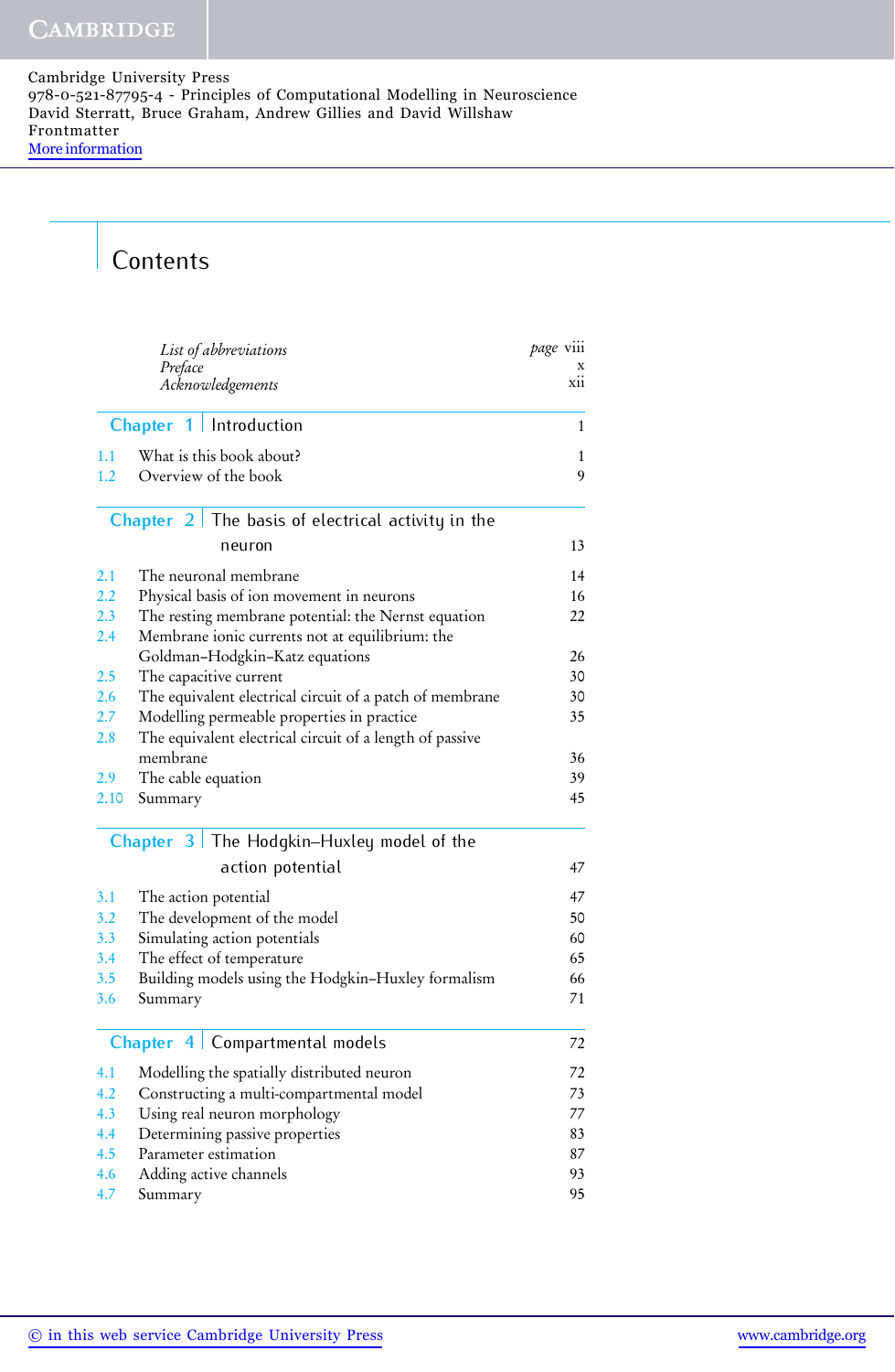|            | Chapter 5   Models of active ion channels                 | 96  |
|------------|-----------------------------------------------------------|-----|
| 5.1        | Ion channel structure and function                        | 97  |
| 5.2        | Ion channel nomenclature                                  | 99  |
| 5.3<br>5.4 | Experimental techniques                                   | 103 |
|            | Modelling ensembles of voltage-gated ion channels         | 105 |
| 5.5        | Markov models of ion channels                             | 110 |
| 5.6        | Modelling ligand-gated channels                           | 115 |
| 5.7        | Modelling single channel data                             | 118 |
| 5.8        | The transition state theory approach to rate coefficients | 124 |
| 5.9        | Ion channel modelling in theory and practice              | 131 |
| 5.10       | Summary                                                   | 132 |
|            | Chapter 6   Intracellular mechanisms                      | 133 |
| 6.1        | Ionic concentrations and electrical response              | 133 |
| 6.2        | Intracellular signalling pathways                         | 134 |
| 6.3        | Modelling intracellular calcium                           | 137 |
| 6.4        | Transmembrane fluxes                                      | 138 |
| 6.5        | Calcium stores                                            | 140 |
| 6.6        | Calcium diffusion                                         | 143 |
| 6.7        | Calcium buffering                                         | 151 |
| 6.8        | Complex intracellular signalling pathways                 | 159 |
| 6.9        | Stochastic models                                         | 163 |
| 6.10       | Spatial modelling                                         | 169 |
| 6.11       | Summary                                                   | 170 |
|            | Chapter $7 \mid$ The synapse                              | 172 |
| 7.1        | Synaptic input                                            | 172 |
| 7.2        | The postsynaptic response                                 | 173 |
| 7.3        | Presynaptic neurotransmitter release                      | 179 |
| 7.4        | Complete synaptic models                                  | 187 |
| 7.5        | Long-lasting synaptic plasticity                          | 189 |
| 7.6        | Detailed modelling of synaptic components                 | 191 |
| 7.7        | Gap junctions                                             | 192 |
| 7.8        | Summary                                                   | 194 |
|            | Chapter 8   Simplified models of neurons                  | 196 |
| 8.1        | Reduced compartmental models                              | 198 |
| 8.2        | Integrate-and-fire neurons                                | 204 |
| 8.3        | Making integrate-and-fire neurons more realistic          | 211 |
| 8.4        | Spike-response model neurons                              | 218 |
| 8.5        | Rate-based models                                         | 220 |
| 8.6        | Summary                                                   | 224 |
|            |                                                           |     |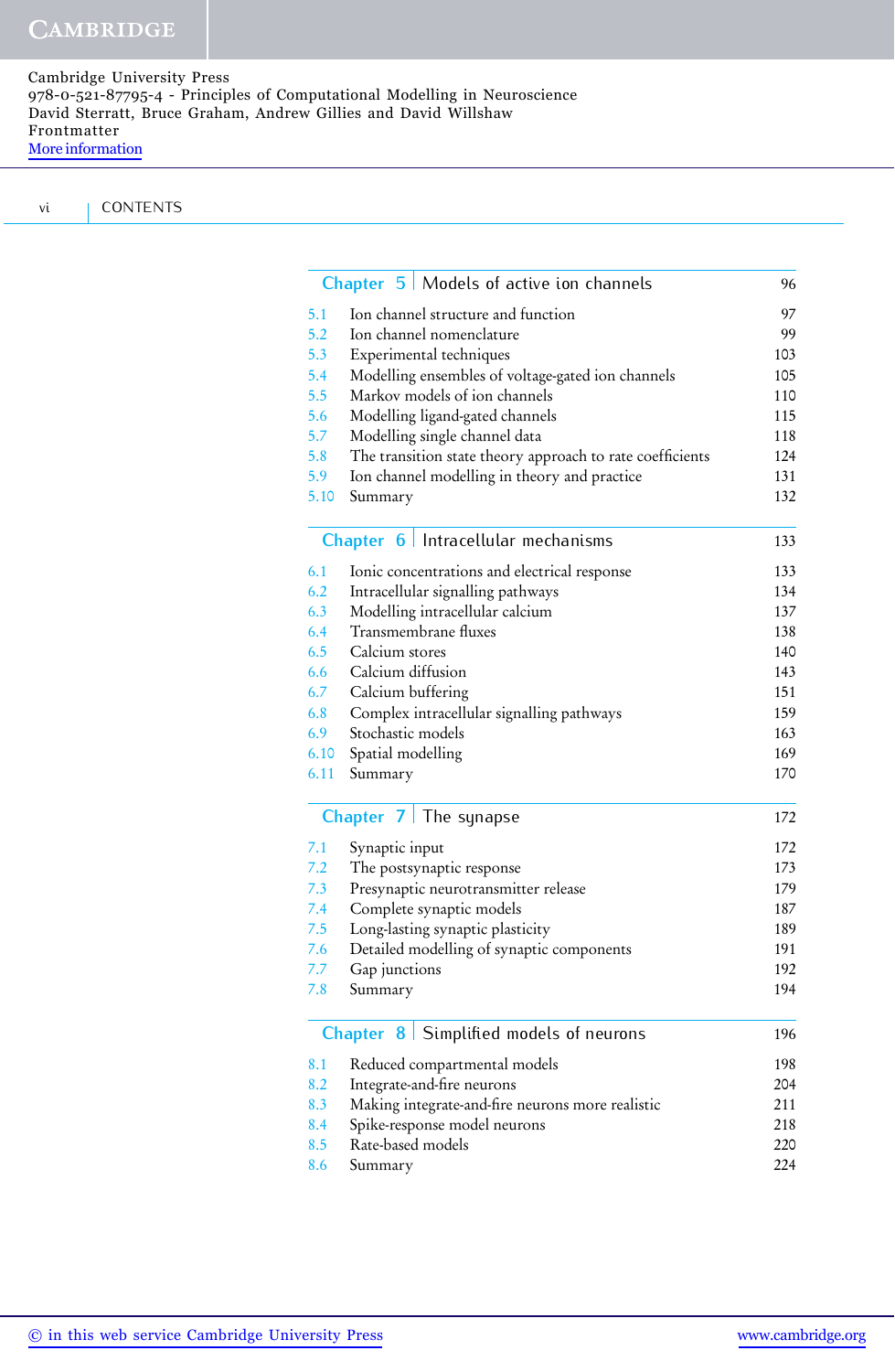CONTENTS | vii

|      | Chapter 9 Networks of neurons                           | 226 |
|------|---------------------------------------------------------|-----|
| 9.1  | Network design and construction                         | 227 |
| 9.2  | Schematic networks: the associative memory              | 233 |
| 9.3  | Networks of simplified spiking neurons                  | 243 |
| 9.4  | Networks of conductance-based neurons                   | 251 |
| 9.5  | Large-scale thalamocortical models                      | 254 |
| 9.6  | Modelling the neurophysiology of deep brain stimulation | 259 |
| 9.7  | Summary                                                 | 265 |
|      | Chapter 10   The development of the nervous system      | 267 |
| 10.1 | The scope of developmental computational neuroscience   | 267 |
| 10.2 | Development of nerve cell morphology                    | 269 |
| 10.3 | Development of cell physiology                          | 279 |
| 10.4 | Development of nerve cell patterning                    | 280 |
| 10.5 | Development of patterns of ocular dominance             | 284 |
| 10.6 | Development of connections between nerve and muscle     | 286 |
| 10.7 | Development of retinotopic maps                         | 294 |
| 10.8 | Summary                                                 | 312 |
|      | Chapter 11   Farewell                                   | 314 |
| 11.1 | The development of computational modelling in           |     |
|      | neuroscience                                            | 314 |
| 11.2 | The future of computational neuroscience                | 315 |
| 11.3 | And finally                                             | 318 |
|      | Appendix A   Resources                                  | 319 |
| A.1  | Simulators                                              | 319 |
| A.2  | Databases                                               | 324 |
| A.3  | General-purpose mathematical software                   | 326 |
|      | Appendix B   Mathematical methods                       | 328 |
| B.1  | Numerical integration methods                           | 328 |
| B.2  | Dynamical systems theory                                | 333 |
| B.3  | Common probability distributions                        | 341 |
| B.4  | Parameter estimation                                    | 346 |
|      | References                                              | 351 |
|      | Index                                                   | 382 |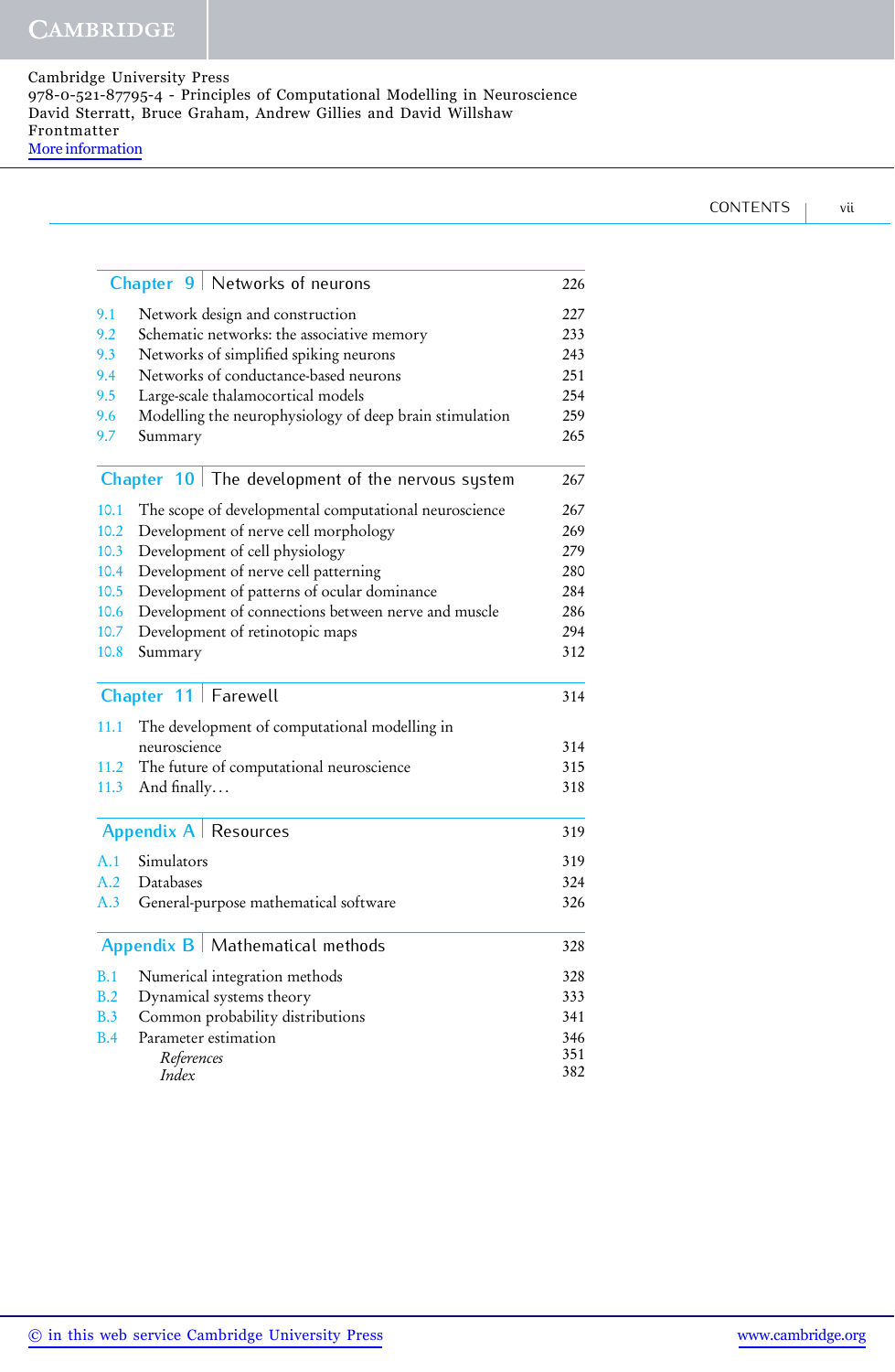#### Abbreviations

| ${\rm ADP}$  | adenosine diphosphate                                       |
|--------------|-------------------------------------------------------------|
| AHP          | afterhyperpolarisation                                      |
| AMPA         | a-amino-3-hydroxy-5-methyl-4-isoxalone propionic acid       |
| AMPAR        | AMPA receptor                                               |
| ATP          | adenosine triphosphate                                      |
| <b>BAPTA</b> | bis(aminophenoxy)ethanetetraacetic acid                     |
| BCM          | Bienenstock-Cooper-Munro                                    |
| BPAP         | back-propagating action potential                           |
| cAMP         | cyclic adenosine monophosphate                              |
| cDNA         | cloned DNA                                                  |
| cGMP         | cyclic guanosine monophosphate                              |
| <b>CICR</b>  | calcium-induced calcium release                             |
| CNG          | cyclic-nucleotide-gated channel family                      |
| <b>CNS</b>   | central nervous system                                      |
| <b>CST</b>   | corticospinal tract                                         |
| $\rm{CV}$    | coefficient of variation                                    |
| DAG          | diacylglycerol                                              |
| DBS          | deep brain stimulation                                      |
| DCM          | Dual Constraint model                                       |
| DNA          | deoxyribonucleic acid                                       |
| DTI          | diffusion tensor imaging                                    |
| EBA          | excess buffer approximation                                 |
| EEG          | electroencephalogram                                        |
| EGTA         | ethylene glycol tetraacetic acid                            |
| ΕM           | electron microscope                                         |
| EPP          | endplate potential                                          |
| EPSC         | excitatory postsynaptic current                             |
| EPSP         | excitatory postsynaptic potential                           |
| ER           | endoplasmic reticulum                                       |
| ES           | evolution strategies                                        |
| GABA         | $\gamma$ -aminobutyric acid                                 |
| GHK          | Goldman-Hodgkin-Katz                                        |
| GPi          | globus pallidus internal segment                            |
| HCN          | hyperpolarisation-activated cyclic-nucleotide-gated channel |
|              | family                                                      |
| HH model     | Hodgkin-Huxley model                                        |
| HVA          | high-voltage-activated                                      |
| $IP_3$       | inositol 1,4,5-triphosphate                                 |
| IPSC         | inhibitory postsynaptic current                             |
| ISI          | interspike interval                                         |
| IUPHAR       | International Union of Pharmacology                         |
| KDE          | kernel density estimation                                   |
| LGN          | lateral geniculate nucleus                                  |
| LTD          | long-term depression                                        |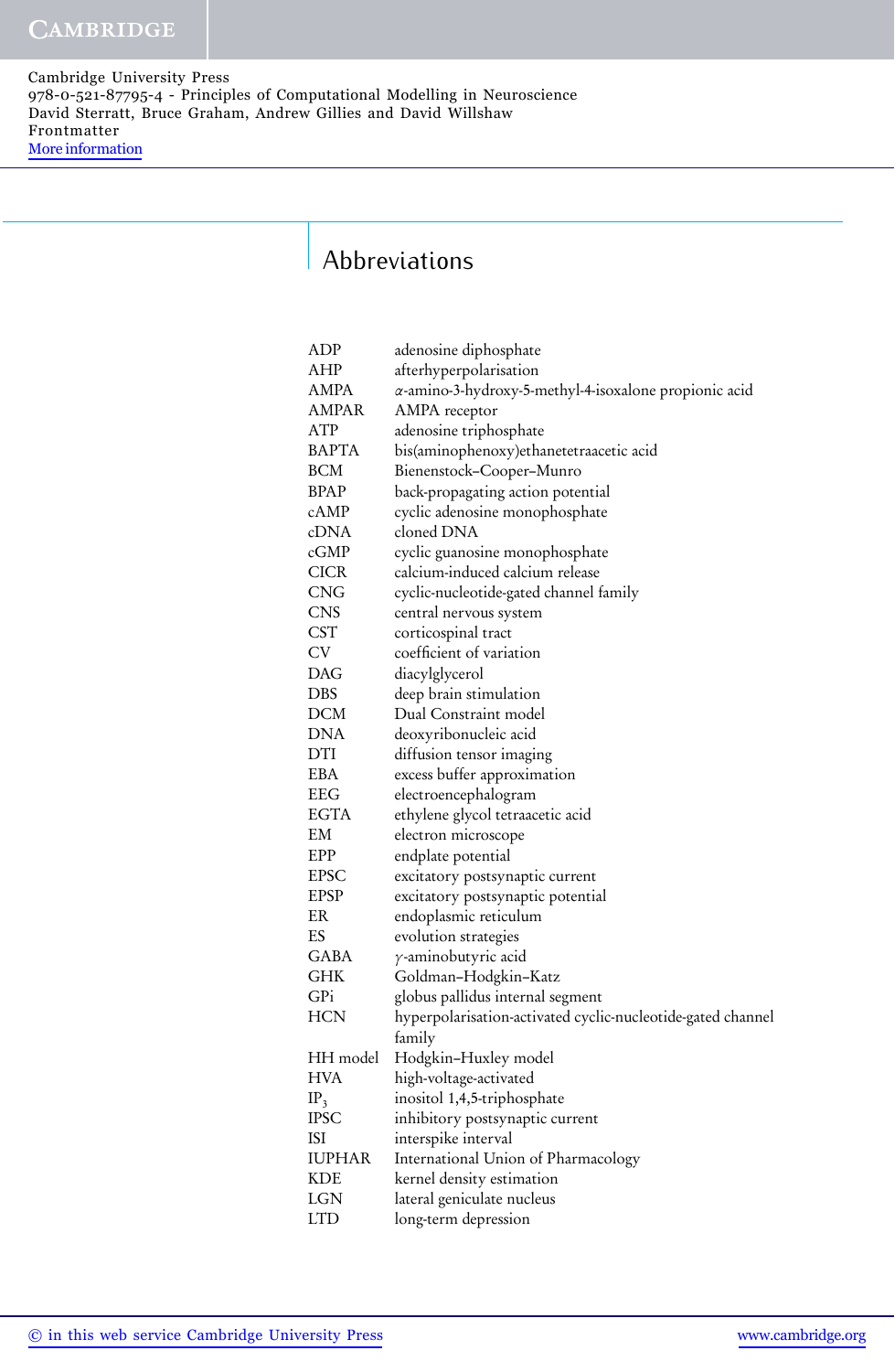ABBREVIATIONS | ix

| <b>LTP</b>     | long-term potentiation                          |
|----------------|-------------------------------------------------|
| LVA            | low-voltage-activated                           |
| MAP            | microtubule associated protein                  |
| MEPP           | miniature endplate potential                    |
| mGluR          | metabotropic glutamate receptor                 |
| MLE            | maximum likelihood estimation                   |
| <b>MPTP</b>    | 1-methyl-4-phenyl-1,2,3,6-tetrahydropyridine    |
| MRI            | magnetic resonance imaging                      |
| mRNA           | messenger RNA                                   |
| <b>NMDA</b>    | N-methyl-D-aspartic acid                        |
| ODE            | ordinary differential equation                  |
| PDE            | partial differential equation                   |
| PDF            | probability density function                    |
| $\text{PIP}_2$ | phosphatidylinositol 4,5-bisphosphate           |
| PLC            | phospholipase C                                 |
| <b>PMCA</b>    | plasma membrane Ca <sup>2+</sup> -ATPase        |
| PSC            | postsynaptic current                            |
| PSD            | postsynaptic density                            |
| <b>RBA</b>     | rapid buffer approximation                      |
| RC             | resistor-capacitor                              |
| RGC            | retinal ganglion cell                           |
| <b>RNA</b>     | ribonucleic acid                                |
| <b>RRVP</b>    | readily releasable vesicle pool                 |
| <b>SERCA</b>   | sarcoplasmic reticulum Ca <sup>2+</sup> -ATPase |
| <b>SSA</b>     | Stochastic Simulation Algorithm                 |
| <b>STDP</b>    | spike-timing-dependent plasticity               |
| <b>STN</b>     | subthalamic nucleus                             |
| <b>TEA</b>     | tetraethylammonium                              |
| TPC            | two-pore-channels family                        |
| TRP            | transient receptor potential channel family     |
| <b>TTX</b>     | tetrodotoxin                                    |
| <b>VSD</b>     | voltage-sensitive domain                        |
|                |                                                 |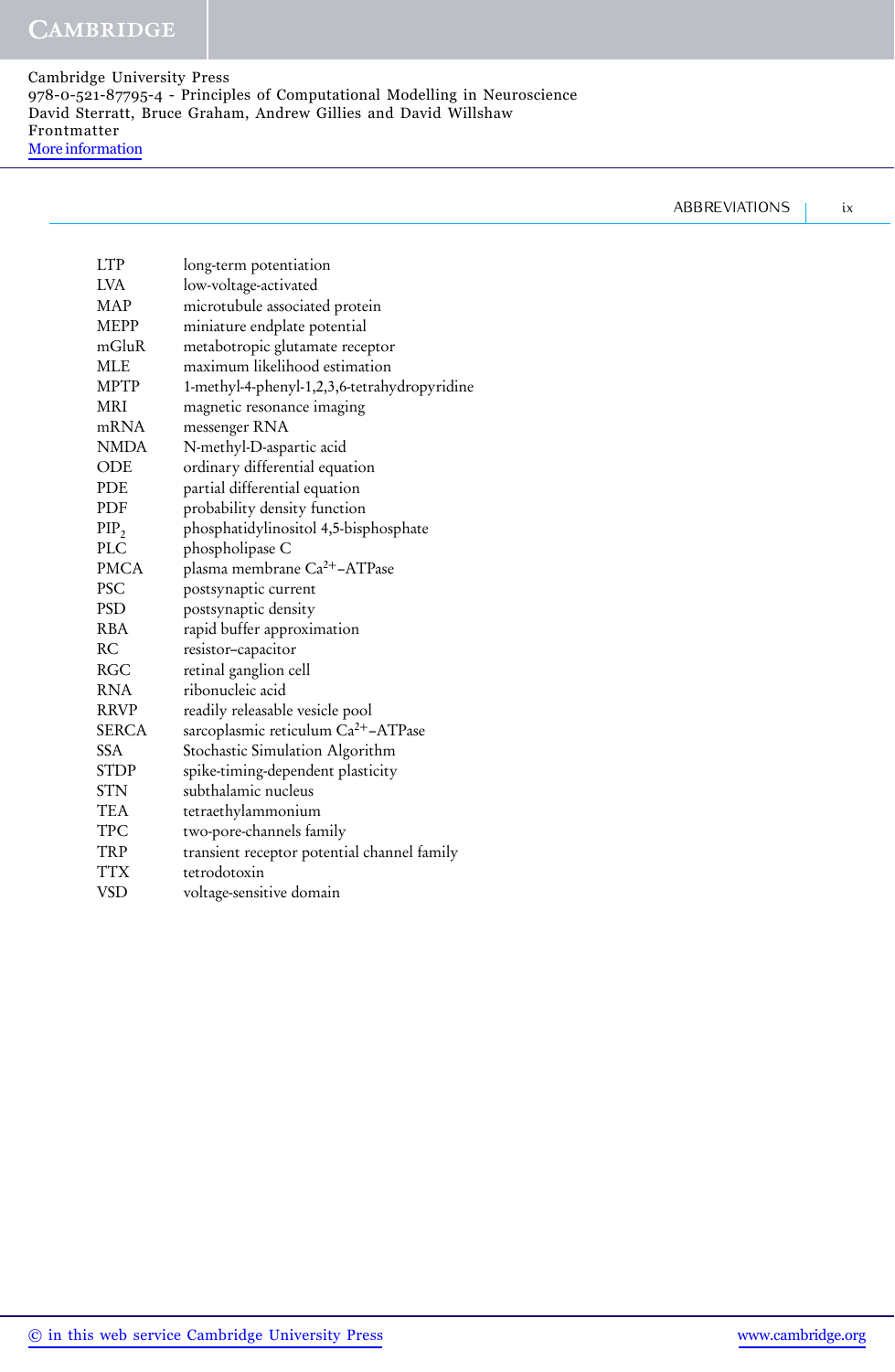#### Preface

To understand the nervous system of even the simplest of animals requires an understanding of the nervous system at many different levels, over a wide range of both spatial and temporal scales. We need to know at least the properties of the nerve cell itself, of its specialist structures such as synapses, and how nerve cells become connected together and what the properties of networks of nerve cells are.

The complexity of nervous systems make it very difficult to theorise cogently about how such systems are put together and how they function. To aid our thought processes we can represent our theory as a computational model, in the form of a set of mathematical equations. The variables of the equations represent specific neurobiological quantities, such as the rate at which impulses are propagated along an axon or the frequency of opening of a specific type of ion channel. The equations themselves represent how these quantities interact according to the theory being expressed in the model. Solving these equations by analytical or simulation techniques enables us to show the behaviour of the model under the given circumstances and thus addresses the questions that the theory was designed to answer. Models of this type can be used as explanatory or predictive tools.

This field of research is known by a number of largely synonymous names, principally computational neuroscience, theoretical neuroscience or computational neurobiology. Most attempts to analyse computational models of the nervous system involve using the powerful computers now available to find numerical solutions to the complex sets of equations needed to construct an appropriate model.

To develop a computational model in neuroscience the researcher has to decide how to construct and apply a model that will link the neurobiological reality with a more abstract formulation that is analytical or computationally tractable. Guided by the neurobiology, decisions have to be taken about the level at which the model should be constructed, the nature and properties of the elements in the model and their number, and the ways in which these elements interact. Having done all this, the performance of the model has to be assessed in the context of the scientific question being addressed.

This book describes how to construct computational models of this type. It arose out of our experiences in teaching Masters-level courses to students with backgrounds from the physical, mathematical and computer sciences, as well as the biological sciences. In addition, we have given short computational modelling courses to biologists and to people trained in the quantitative sciences, at all levels from postgraduate to faculty members. Our students wanted to know the principles involved in designing computational models of the nervous system and its components, to enable them to develop their own models. They also wanted to know the mathematical basis in as far as it describes neurobiological processes. They wanted to have more than the basic recipes for running the simulation programs which now exist for modelling the nervous system at the various different levels.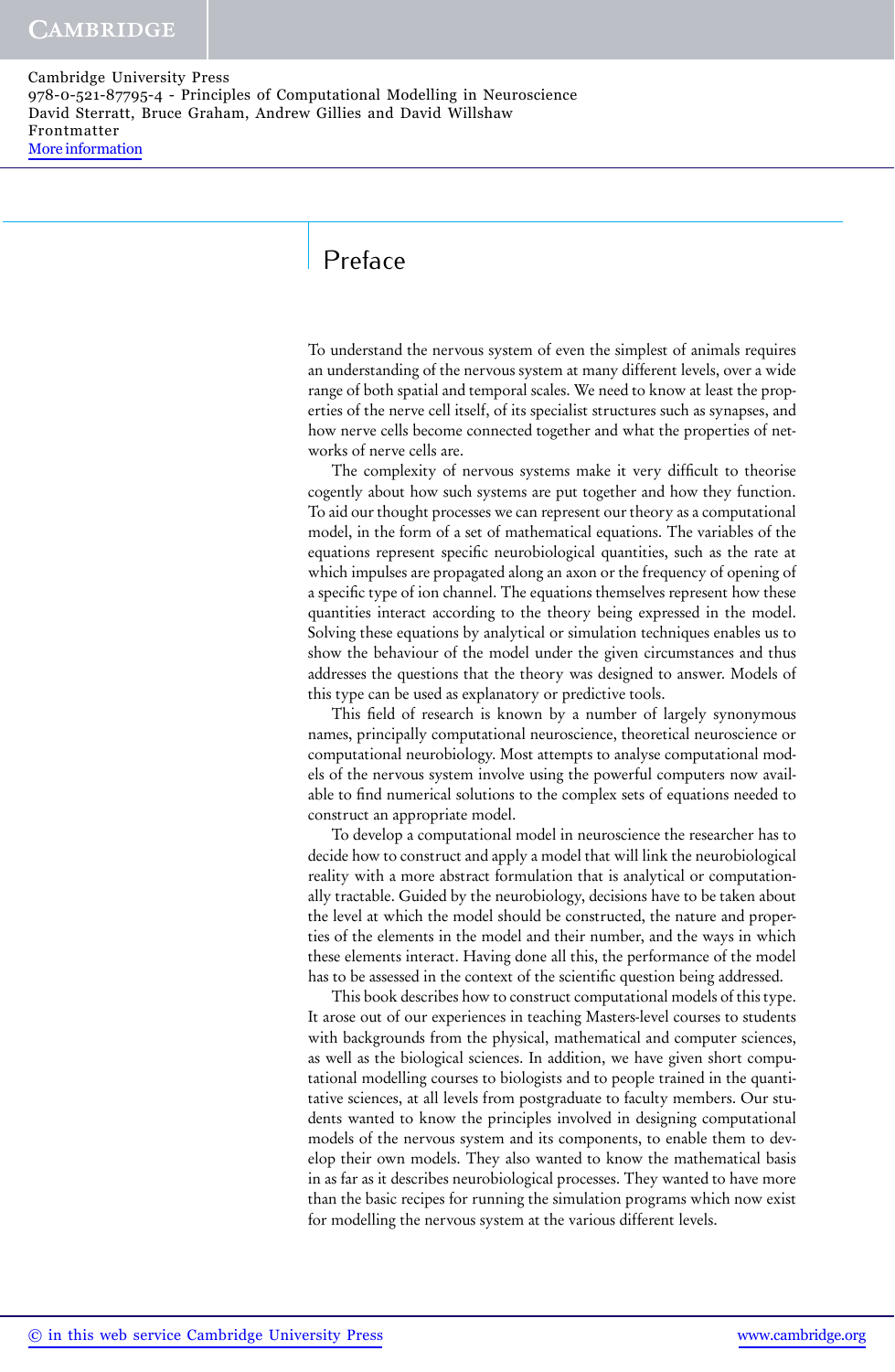PREFACE | xi

This book is intended for anyone interested in how to design and use computational models of the nervous system. It is aimed at the postgraduate level and beyond. We have assumed a knowledge of basic concepts such as neurons, axons and synapses. The mathematics given in the book is necessary to understand the concepts introduced in mathematical terms. Therefore we have assumed some knowledge of mathematics, principally of functions such as logarithms and exponentials and of the techniques of differentiation and integration. The more technical mathematics have been put in text boxes and smaller points are given in the margins. For non-specialists, we have given verbal descriptions of the mathematical concepts we use.

Many of the models we discuss exist as open source simulation packages and we give links to these simulators. In many cases the original code is available.

Our intention is that several different types of people will be attracted to read this book and that these will include:

- The experimental neuroscientist. We hope that the experimental neuroscientist will become interested in the computational approach to neuroscience.
- A teacher of computational neuroscience. This book can be used as the basis of a hands-on course on computational neuroscience.
- An interested student from the physical sciences. We hope that the book will motivate graduate students, post doctoral researchers or faculty members in other fields of the physical, mathematical or information sciences to enter the field of computational neuroscience.